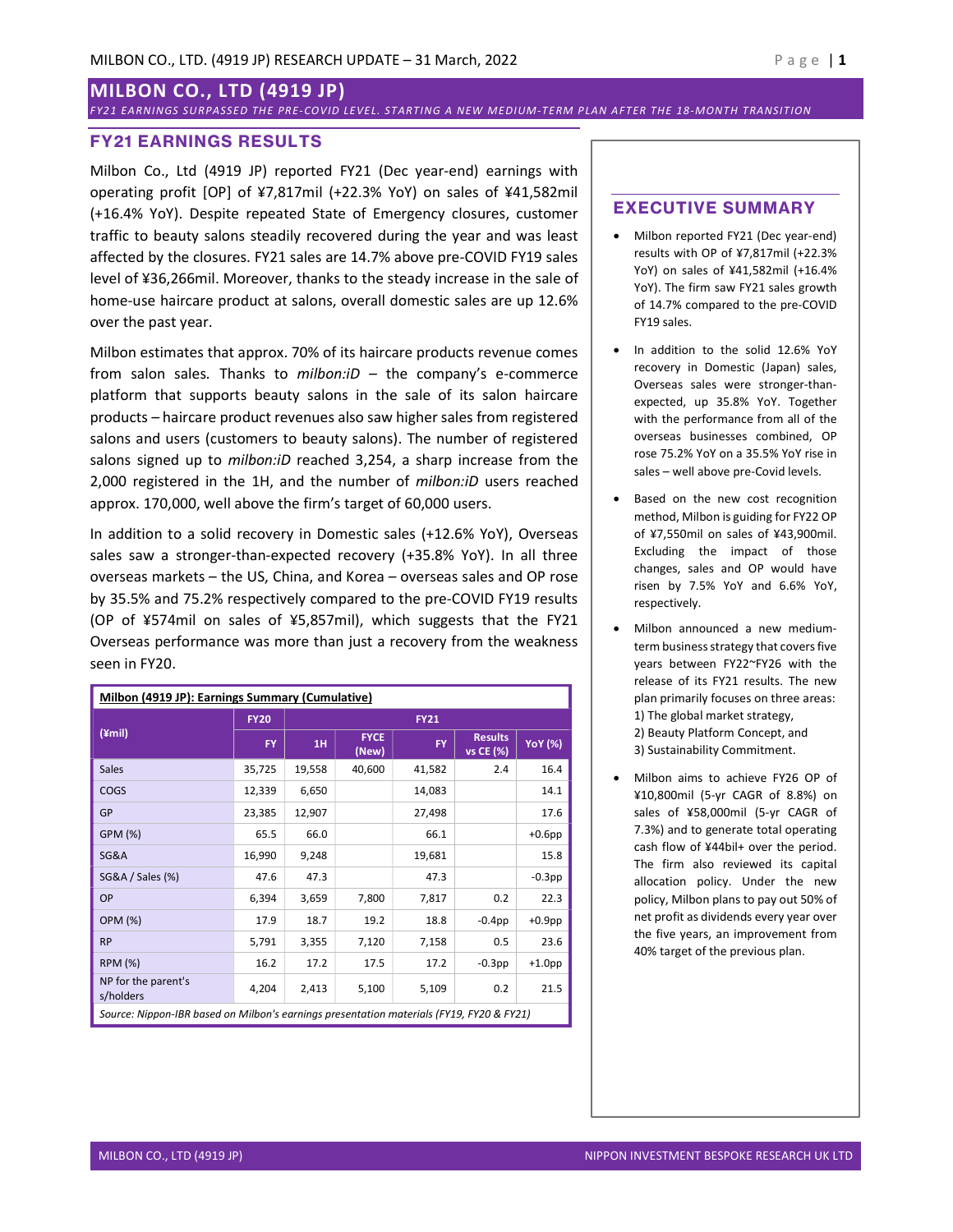## Sales by Country

## 1. Japan

Milbon reported FY21 Japan OP of ¥6,811mil (+13.7% YoY) on sales of ¥33,643mil (+12.6% YoY), which produced an OPM of 20.2%, slightly up from FY20's 20.0% and just shy of FY19's pre-Covid OPM of 20.3%. There was a bit of a cushion on the cost side as the firm did not use its planned SG&A budget due restrictions on business activities under COVID. Even though overall SG&A costs rose 15.8% YoY due to an increase in personnel costs, such as hiring new Field Persons [FPs] and logistics, it was more than offset by the improvement in sales, thanks to Milbon's efforts to support beauty salons to overcome pandemic-related obstacles. Given COVID restrictions led to customers not frequenting salons as regularly as they used to, especially in the urban areas, it has become vital that hairdressers encourage sales of salon-bought haircare products in an effort to maintain their business. The benefits of the firm's efforts can be seen in the number of salons that registered with *milbon:iD*, its unique e-commerce platform, which hit 3,254 as of the end of Dec 2021, a rapid increase from 1H's 2,000. Milbon also saw an rise in the e-commerce sales ratio of premium brands sold via milbon:iD rising to 5.8% in FY21 from 1.5% as of the end of FY20. The number of users (salon customers) registered with milbon:iD also rose to approx. 170,000 users, a substantial jump from 70,000 as of the end of FY21 1H and exceeding management's original FY21 forecast for 60,000 users.

## 2. US

By teaming up with local distributors to cultivate new salons, FY21 US sales surged 89.3% YoY to ¥905mil. Although the high YoY growth reflects a recovery from the weak sales in FY20 under the pandemic, US sales were up 36.7% (LCY basis) compared to FY19 levels thanks to strong sales of Global Milbon, a premium haircare range. Hair colour product Sophistone is also proving popular and has helped cultivate new customers. The firm plans a full-scale rollout of Sophistone's permanent color this FY. However, the US business remained loss making in FY21.

## 3. China

FY21 China OP rose 53.6% YoY to ¥449mil on sales of ¥2,148mil (+40.5% YoY / +26.9% YoY in local currency [LCY]) and was 31.1% above the FY19 pre-COVID FY19 level. Marketing activities were restricted due to repeated restrictions which affected customer traffic to beauty salons. However, the number of salons that use Milbon products steadily increased on the back of the firm's successful education support for hairdressers. Over the past year, Milbon has expanded its regional coverage by expanding the number of distributors.

#### 4. Korea

Milbon Korea – the largest part (8.2% of total consolidated net sales) of the firm's overseas operations – generated FY21 OP of ¥1,138mil (+76.4% YoY) on sales of ¥3,396mil (+33.5% YoY / LCY +25.1% YoY). Close to 80% of sales in Korea is derived from hair colour products. Sales of premium brands, such as Global Milbon and Aujua, trended favourably as more salons had the products in stock.

#### Sales by Product

FY21 Haircare product sales rose 15.8% YoY to ¥24,466mil. Premium brands sales improved 25.6% YoY as customers in Japan spent more on salon-bought high-end products such as Aujua (sales +21.9% YoY), for use at home. Global Milbon, another premium haircare brand, continues to grow in China, US, and Korea. Sales of haircare premium brand products now comprises more than half of Milbon's total haircare products sales. Hair colour product sales were particularly hit from the pandemic during FY20, but recovered 17.6% YoY to ¥14,813mil in FY21. Since wearing a mask has become the norm and with half of one's face hidden, customers are now choosing to add hair colour as part of their fashion repertoire. The sale of colour products such as Ordeve Addicthy that offer a wider variety of colours rose +34.2% YoY.

Sales of Imprea (only in Japan), a cosmetics series sold through hair salons, surged 60.6% YoY to ¥579mil in FY21. The number of salons selling Imprea reached 1,104 (+459 salons YoY). Although several new products in the Imprea range, such as a new eyebrow mascara, an eyebrow pencil that customers can choose to match their hair colour, and a skin whitening care serum, also contributed to the growth in sales, annual revenues fell short of the firm's target of ¥640mil because of restrictions on demonstrating skin care products by touching a customer's face.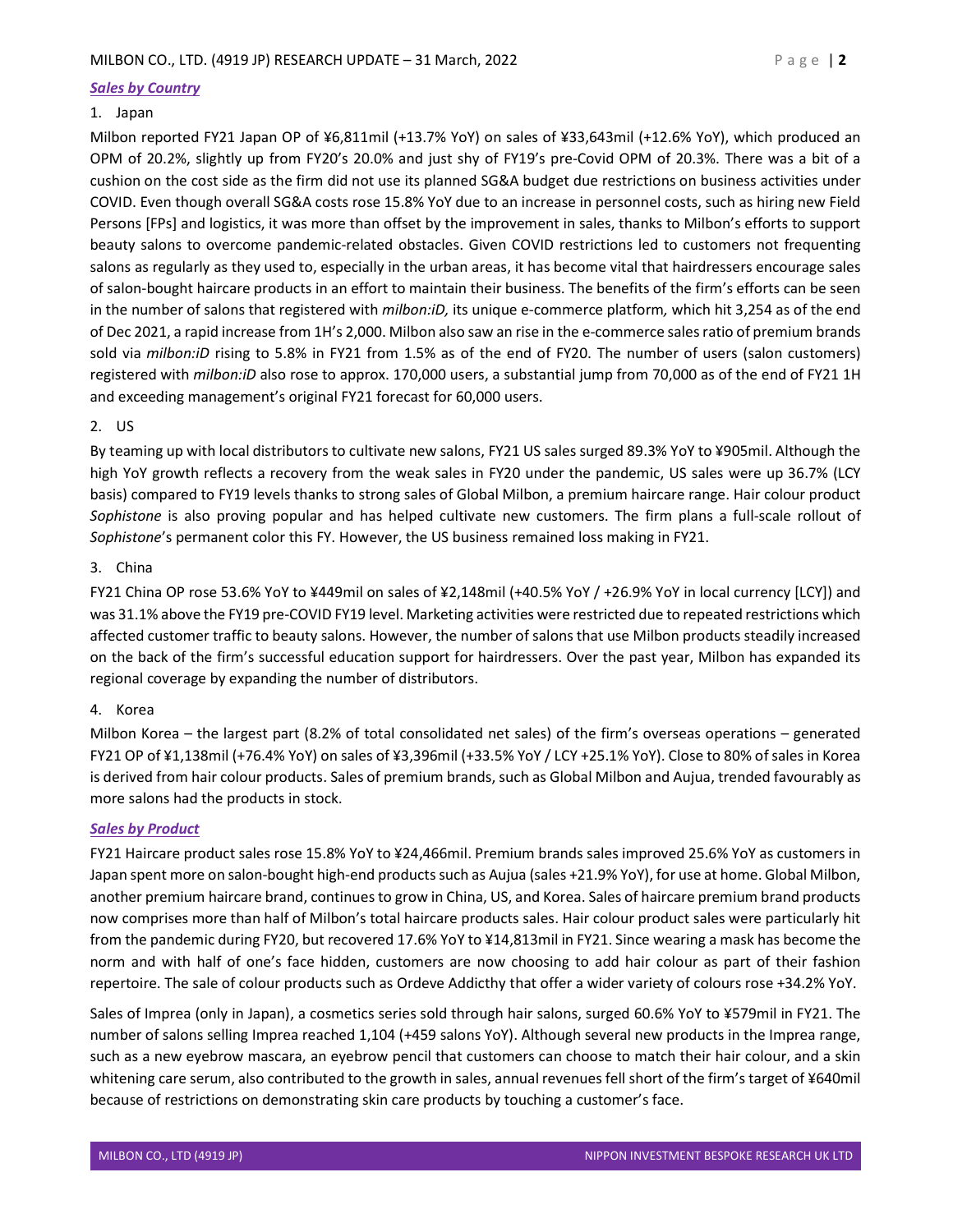# FY22 OUTLOOK

Milbon is guiding for FY22 OP of ¥7,550mil on sales of ¥43,900mil. However, due to a change in how sales discounts are treated – formerly reflected as a non-operating cost to now directly discounting from the sales figure – the guidance cannot be compared to FY21 figures on a like-for-like basis. Excluding the new cost recognition method, sales and OP YoY growth would be 7.5% YoY and 6.6% YoY, respectively. In this section, unless otherwise stated, the past numbers will be readjusted to the new recognition method of sales discount. Milbon had already introduced the new cost recognition method as of FY19 (except for the treatment of sales discount).

## Japan

Milbon is guiding for FY22 Japan OP of ¥6,706 (+9.8% YoY) on sales of ¥35,150mil (+6.7% YoY), renewing the record level of revenue achieved in FY19. The firm reckons that FY22 growth will mainly come from by hair care and hair colour products.

The company completed an 18-month review period (Change the Stage 18-month Missions) which was introduced at the release of FY20 1H results and lasted until the end of this fiscal year. Management has identified four stages and 25 missions to work on during that period, based on the key question: How can Milbon support the beauty industry's survival post COVID? For the details of Change the Stage 18-Month Mission, please check our previous report on Milbon (https://www.milbon.co.jp/english/ir/upload\_file/m000-/20210331\_SponsoredResearchReport.pdf).

The environment surrounding the Japan's beauty industry had entered a period of transition even before the pandemic hit. COVID, however, has accelerated the transition. For example, with the mandatory wear of face masks, consumers' interest in beauty has changed from not just make-up but to include haircare. With reduced customer traffic to salons, the importance of selling haircare products and establishing an online shopping infrastructure such as *milbon:iD* has become key to boosting salon revenues and to retain customers, both now and in the future.

## **Overseas**

FY22 Overseas sales guidance is for OP of ¥843mil (-13.8% YoY) on sales of ¥8,750mil (+10.6% YoY), and assumes that the economic activity will remain at current level despite the impact of COVID. Overseas sales are also likely to renew record sales. Although each overseas operation will see sales growth, due to planned investment in a new factory and R&D, along with depreciation costs in China, the China business will likely see FY22 OP fall by more than half, to ¥206mil.

## Sales by Product

FY22 hair care products sales are forecast to rise 6.4% YoY to ¥25,570mil thanks to a steady increase in sales at salons and home-use haircare products. The company guiding for sales of ¥15,570mil (+7.0% YoY). Milbon has high hopes for its new hair colour product launched in the US, Sophistone, which offers vivid colours and less odour, and hopes for it to become a salon favourite and to encourage other salons to stock the product.

## **CAPEX**

With FY22 being the first year of the new medium-term management plan, Milbon has several investment plans in Japan and overseas, including those related to digital shift (DX). The firm is guiding for FY22 CAPEX of ¥5,080mil, up from FY21's ¥4,644mil. This year's CAPEX projects include the purchase of land for a new training centre in Japan, and a production facility in Thailand. There will also be investments on DX which we discuss further below.

#### Revision on Dividend Payment

In FY22, Milbon aims to pay out 50% of net profit and aims for a cash dividend of ¥80/share, up from FY21's ¥68/share.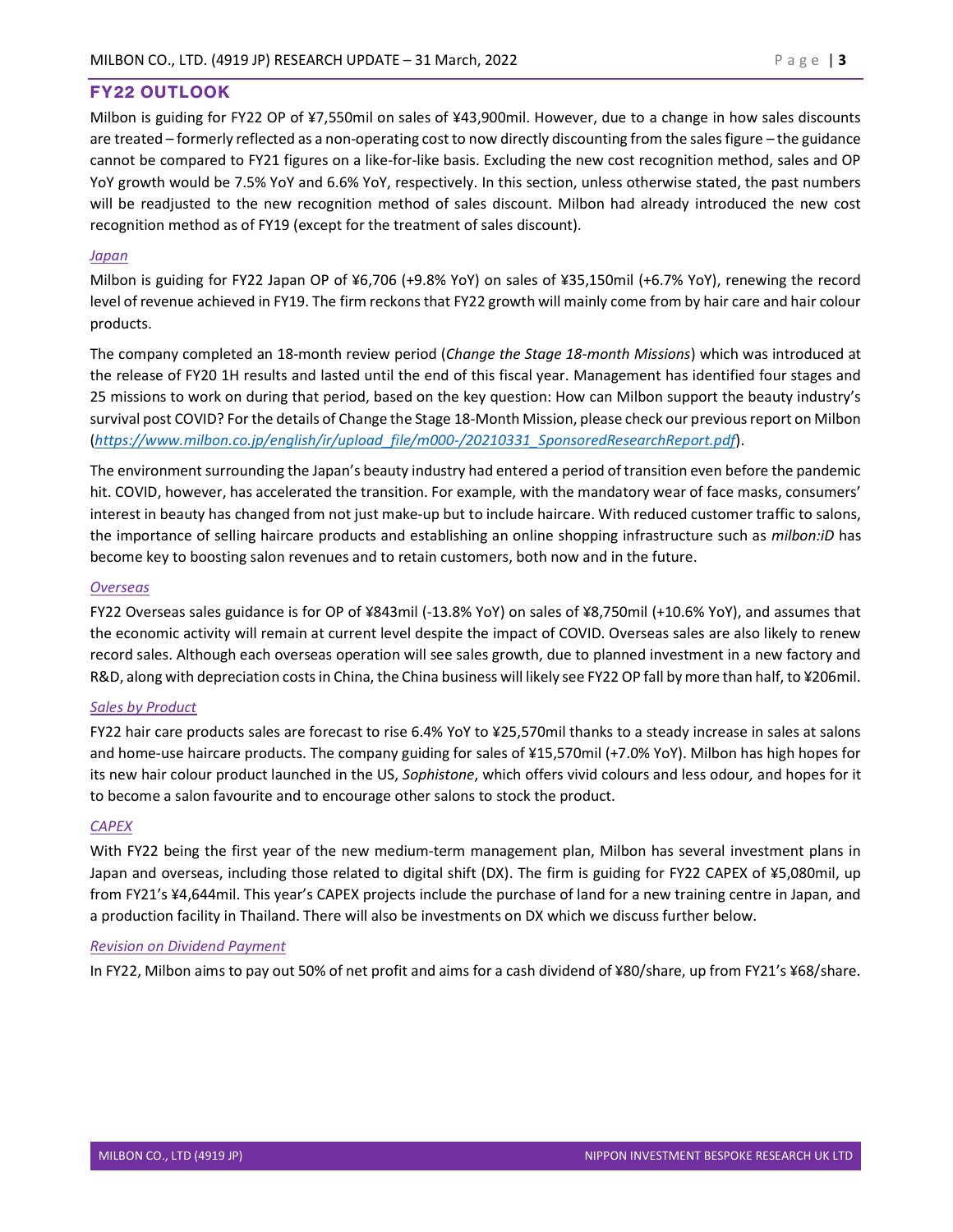#### MILBON CO., LTD. (4919 JP) RESEARCH UPDATE – 31 March, 2022  $P a g e | 4$

| Milbon (4919 JP): Earnings Results and Guidance                           |                |                |                       |                      |                |
|---------------------------------------------------------------------------|----------------|----------------|-----------------------|----------------------|----------------|
| $(\text{ymi})$                                                            | <b>FY21</b>    |                |                       | <b>FY22</b>          |                |
|                                                                           | <b>Results</b> | <b>YoY</b> (%) | Adjusted <sup>1</sup> | <b>CE</b> (adjusted) | <b>YoY</b> (%) |
| <b>Sales</b>                                                              | 41,582         | 16.4           | 40,849                | 43,900               | 7.5            |
| <b>DM</b>                                                                 | 33,643         | 12.6           | 32,938                | 35,150               | 6.7            |
| Overseas                                                                  | 7,983          | 35.8           | 7,910                 | 8,750                | 10.6           |
| GP                                                                        | 27,498         | 17.6           | 26,765                | 29,140               | 8.9            |
| GPM (%)                                                                   | 66.1           | $+0.6$ pp      | 65.5                  | 66.4                 | $+0.9$ pp      |
| SG&A                                                                      | 19,681         | 15.8           | 19,681                | 21,590               | 9.7            |
| SG&A / Sales (%)                                                          | 47.3           | $-0.3$ pp      | 48.2                  | 49.2                 | $+1.0$ pp      |
| OP                                                                        | 7,817          | 22.3           | 7,084                 | 7,550                | 6.6            |
| <b>OPM (%)</b>                                                            | 18.8           | $+0.9$ pp      | 17.3                  | 17.2                 | $-0.1$ pp      |
| <b>RP</b>                                                                 | 7,158          | 23.6           | 7,158                 | 7,410                | 3.5            |
| <b>RPM (%)</b>                                                            | 17.2           | $+1.0$ pp      | 17.5                  | 16.9                 | $-0.6$ pp      |
| NP for the parent's s/holders                                             | 5,109          | 21.5           | 5,109                 | 5,230                | 2.4            |
| Source: Nippon-IBR based on Milbon's earnings presentation materials FY21 |                |                |                       |                      |                |

Sales and OP Breakdown by Country - Results and Guidance (¥mil) Sales / OP / OPM (%) FY20 FY21 YoY (%) ¥based FY22CE YoY (%) ¥based Japan Sales 29,880 32,938 10.2 35,150 6.7  $OP$  5,989 6,106 2.0 6,706 5,706 9.8 OPM (%) 20.0 18.5 -1.5pp 19.1 +0.6pp US  $Sales$   $1,052$   $16.2$ OP  $-302$   $-561$   $n/a$   $-260$   $n/a$ OPM (%) n/a n/a n/a n/a n/a China Sales 1,528 2,148  $\vert$  2,487  $\vert$  2,487 15.8  $OP$  292 449 53.8 206 53.8 206 53.8 OPM (%) 19.2 20.9 +1.7pp 8.3 -12.6pp -12.6pp Korea  $\textsf{Sales} \quad \textcolor{red}{2.543} \quad \textcolor{red}{2.543} \quad \textcolor{red}{3.368} \quad \textcolor{red}{3.364} \quad \textcolor{red}{3.3604} \quad \textcolor{red}{3.3604} \quad \textcolor{red}{7.05} \quad \textcolor{red}{7.05} \quad \textcolor{red}{7.05} \quad \textcolor{red}{7.05} \quad \textcolor{red}{7.05} \quad \textcolor{red}{7.05} \quad \textcolor{red}{7.05} \quad \textcolor{red}{7.05} \quad \textcolor{red}{7.05} \quad \textcolor{red}{7.$  $OP$  645  $1,109$  71.9  $1,055$   $-4.8$ OPM (%) 25.4 32.9 +7.5pp 29.3 -3.2pp **Others** Sales 1,307 1,487 13.8 1,607 8.0 OP  $-230$   $-20$   $n/a$   $-158$   $n/a$ OPM (%) n/a n/a n/a n/a n/a Overseas Total  $S$ ales 5,844 7,910 35.4 8,750 35.4 8,750 36.6 36.4  $\,$ OP 141.2 843 -13.8 OPM (%) 6.9 12.4 +5.5pp 9.6 -2.8pp Source: Nippon-IBR based on Milbon's FY21 earnings results material

Net Sales Breakdown by Products (Cumulative) (¥mil) FY19 FY20 FY21 FY22CE  $1H$  FY  $1H$  FY  $1H$  FY  $F$  Results vs. CE(%) YoY /0Y | FYCE | <sup>YoY</sup><br>(%) FYCE | (%) (%) Hair care products 9,897 21,328 9,391 21,135 11,288 24,466 2.8 15.8 25,570 4.5 Hair colouring products 6,423 12,994 5,594 12,594 7,124 14,813 2.9 17.6 15,570 5.1 Permanent wave products 770 1,515 660 1,372 740 1,449 -2.4 5.6 1,510 4.2 Cosmetic products 47 165 136 360 293 579 -9.5 60.6 900 55.4 Others 103 263 85 262 111 273 -1.4 4.3 350 28.2 Total 17,242 36,266 15,869 35,725 19,558 41,582 2.4 16.4 43,900 5.6 Source: Nippon-IBR based on Milbon's earnings presentation materials (FY19, FY20 & FY21)

<sup>&</sup>lt;sup>1</sup> Milbon changes the cost recognition method for discounts which used to be a non-operating expense. From FY22, discounts will be directly deducted from sales. Therefore, FY21 results figures are adjusted to the new method here.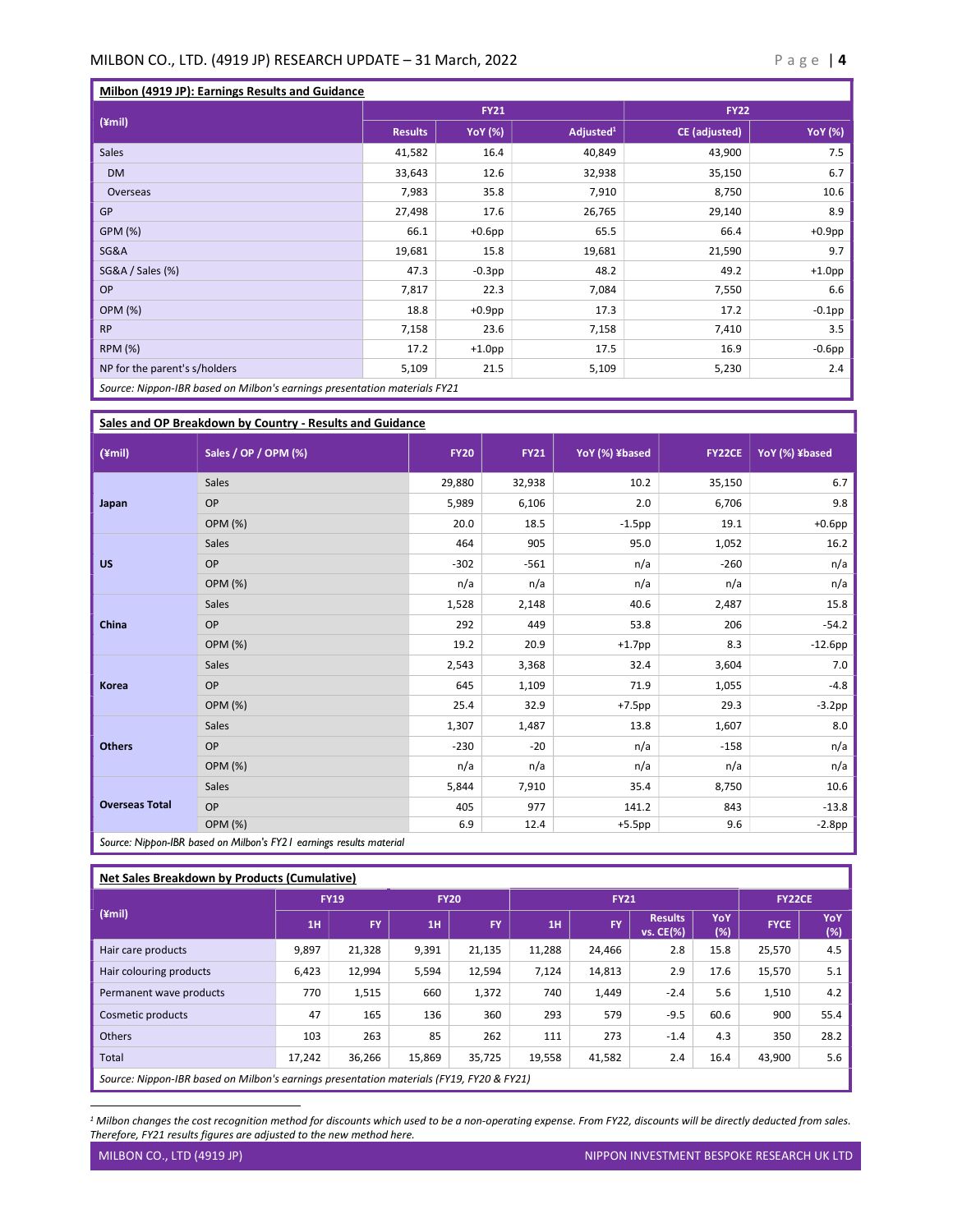## MEDIUM-TERM MANAGEMENT PLAN FY22~FY26

Milbon announced the new medium-term business strategy that covers five years between FY22~FY26. The firm terminated the previous medium-term management plan that commenced in FY19 early amid a need to adapt to changes that surfaced during the pandemic, such as adaptation to change in lifestyle and value, and digital transformation at beauty salons whose services can only be provided physically, not virtually. After the termination of the plan, the firm placed an 18-month transformation period to prepare for the new medium-term plan that was launched together with the FY21 results and covers five years starting from FY22.

Under the new plan, Milbon's focus will be on the follow three areas:

1) Global Market Strategy

Milbon aims to hold its top position in Asia and to be one of the top five companies globally in the professional use beauty market. The firm identified seven regions in the global beauty market: Japan, Korea, Chinese-speaking (China, Hong Kong, and Taiwan), ASEAN, North America, EU, and Middle East (Turkey) where it plans to offer region-specific products. Milbon will likely establish R&D and production bases in these locations.

## 2) Beauty Platform Concept

The concept is explained by two strategies:

- 1. Smart Salon Strategy, which transforms the beauty salon to a place where a combined digital and real customer experience is offered. Milbon will offers various DX opportunities to beauty salons. One example is *milbon:iD*. During the 18-month transformation period, Milbon successfully launched milbon: iD and achieved a greater number of users than expected. During the new medium-term plan, the firm aims to achieve 1mil users of milbon:iD. Other examples include Education:iD, which offers education programmes to hairdressers, and Digital Arena, which offers digital hair styling demonstration by famous hairdressers who are involved in the hosting of the largest competition for hairdressers in the Asian region.
- 2. Beauty Life Care Strategy that supports beauty salons to provide beauty platform to their customers.
- 3) Sustainability Commitments

Milbon reckons that it can realise a sustainable society through creating a beauty industry that contributes to people's beauty and wealth of mind. It identified five key sustainability achievement targets:

- 1. The realisation of the wealth of mind through beauty,
- 2. Recyclable production and consumption activities,
- 3. Human-friendly procurement activities through a fair supply chain,
- 4. Fair and flexible management,
- 5. Encouraging a flexible work environment by offering personnel system such as offering variety of workstyles.

#### Numerical Targets

Milbon is targeting FY26 OP of ¥10,800mil (5-yr CAGR of 8.8%) on sales of ¥58,000mil (5-yr CAGR of 7.3%) and aims to generate total operating cash flow of ¥44bil+ over the five years. The firm also reviewed its capital allocation policy. Under the new policy, Milbon plans to pay out 50% of net profit as a dividend every year during the five years, an improvement from 40% target of the previous plan.

| Milbon (4919 JP): CAPEX Plan (FY22~26 total / ¥bil)            |                  |  |  |  |
|----------------------------------------------------------------|------------------|--|--|--|
| $(\n\sqrt{2}$                                                  | <b>FY22~FY26</b> |  |  |  |
| Marketing / Studio                                             | 1.9              |  |  |  |
| <b>Production System</b>                                       | 9.8              |  |  |  |
| <b>Training Centre</b>                                         | 4.8              |  |  |  |
| Digital                                                        | 1.7              |  |  |  |
| Others                                                         | 4.8              |  |  |  |
| Total                                                          | 23.0             |  |  |  |
| Source: Milbon Co., Ltd. New Medium-term Business Plan FY22~26 |                  |  |  |  |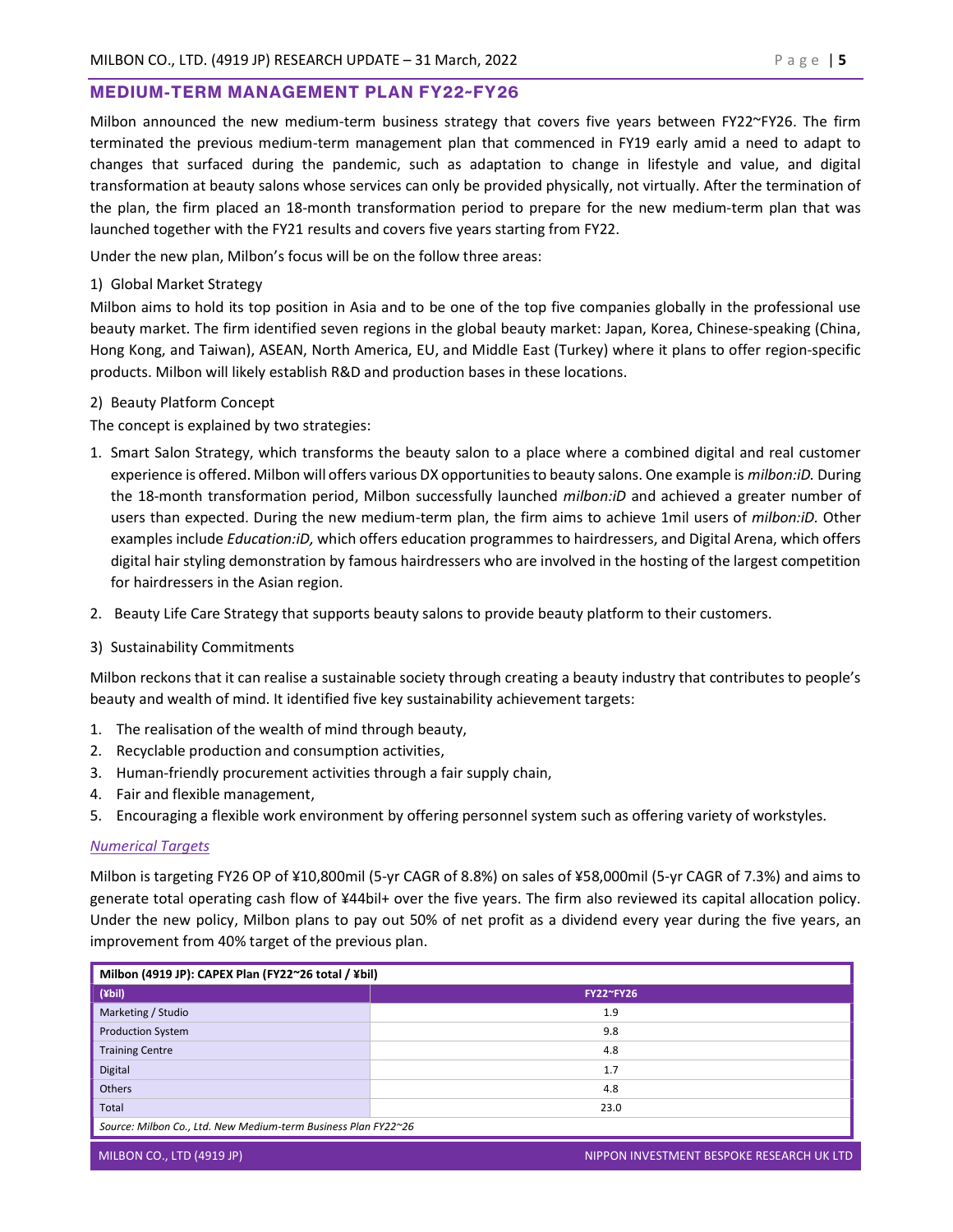| Milbon (4919 JP): Capital Allocation Policy                    |                         |                                |                            |  |  |  |
|----------------------------------------------------------------|-------------------------|--------------------------------|----------------------------|--|--|--|
| $(\n\psi$                                                      | Previous Plan (FY19~23) | FY19~21 incl. 18-mo transition | New Plan FY22~26 (5 years) |  |  |  |
| <b>Operating Cash Flow</b>                                     | 26.0                    | 17.7                           | 44.0                       |  |  |  |
| <b>CAPEX</b>                                                   | 12.0                    | 8.2                            | 23.0                       |  |  |  |
| Shareholder Return Target                                      | 10.0                    | 5.9                            | 16.0                       |  |  |  |
| Shareholder Return Target (Dividend P/O ratio)                 | 40%                     | 40.6% in FY19                  | 50.0%                      |  |  |  |
|                                                                |                         | 43.3% in FY20                  |                            |  |  |  |
|                                                                |                         | 43.3% in FY21                  |                            |  |  |  |
| <b>Financial Base Maintenance</b>                              | 4.0                     | 3.6                            | 5.0                        |  |  |  |
| <b>Cash Position</b>                                           |                         | 13.3                           | 18.3                       |  |  |  |
| <b>ROE (%)</b>                                                 |                         | 13.1% in FY19                  | 13.9%                      |  |  |  |
|                                                                |                         | 11.6% in FY20                  |                            |  |  |  |
|                                                                |                         | 13.4% in FY21                  |                            |  |  |  |
| <b>ROIC (%)</b>                                                |                         | 12.9%                          | 13.6%                      |  |  |  |
| Source: Milbon Co., Ltd. New Medium-term Business Plan FY22~26 |                         |                                |                            |  |  |  |

# UPDATE ON CROSS-HELD SHARES

On 11 March 2022, Milbon announced the offering of 934,400 shares (2.82% of total outstanding) which were held by Sumitomo Mitsui Trust Bank (8309 JP). In the past, when Milbon's cross shareholding counter parties have sold their stake in the firm, block trades are made directly between the sellers and the buyers outside the market via ToSTNeT (Tokyo Stock Exchange Trading Network System).

Milbon also bought back some shares. However, given the limited opportunity to improve the number of liquid shares as approx. 20% is owned by founding family members, family office and employees, Milbon agreed that the 2.82% stake owned by Sumitomo Mitsui Trust would be sold as an offering via an underwriter (Daiwa Securities). This offering has not caused any dilution to existing shareholders. The only other holding Milbon currently has is a 4.0% stake in Kose (4922 JP) which is recorded in the investment security line on the BS. Milbon works in alliance with Kose over its skin care business.